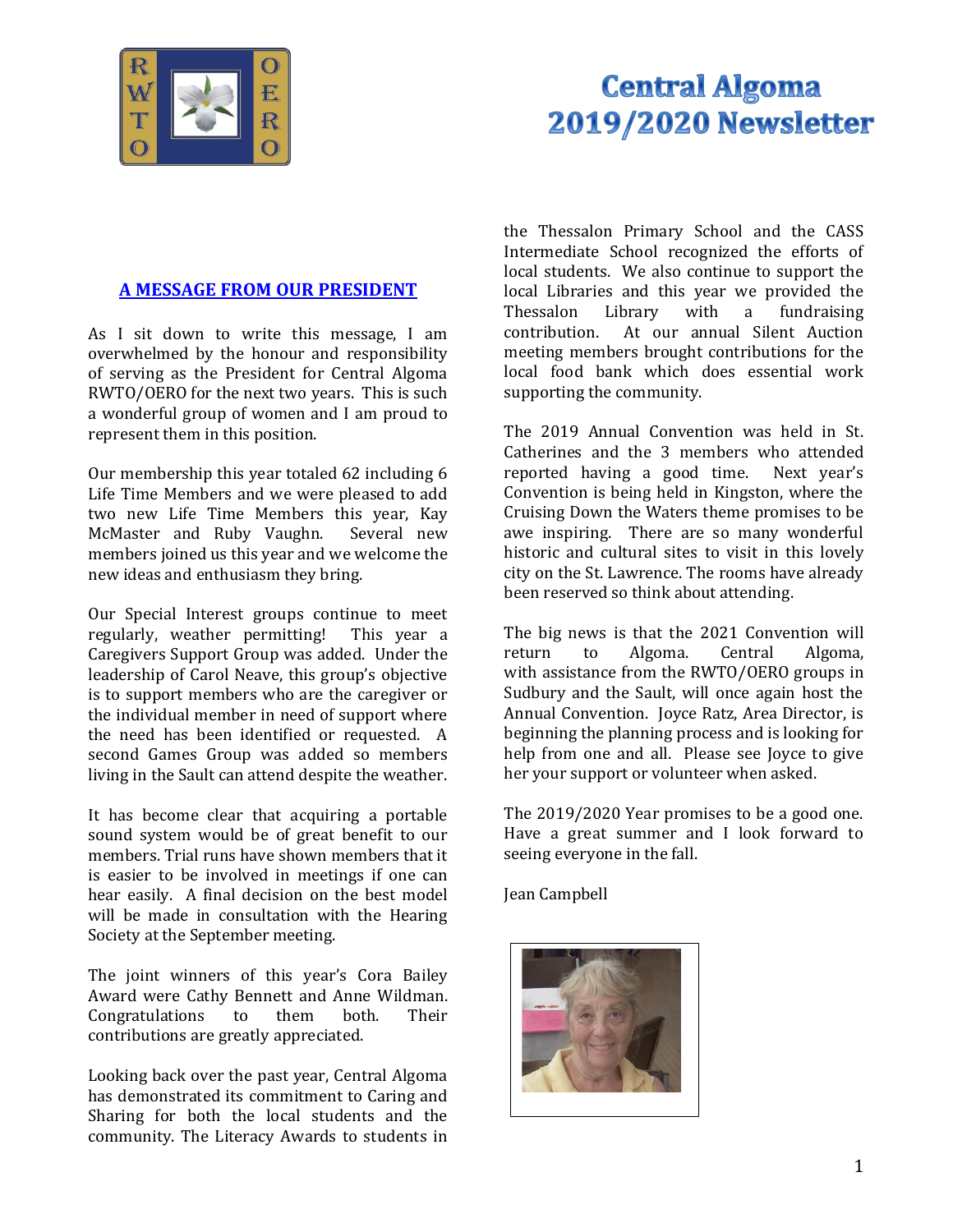# **EXECUTIVE 2019-21**

| Past President:                                    | Marg MacKay          |  |
|----------------------------------------------------|----------------------|--|
| President.:                                        | Jean Campbell        |  |
| 1 <sup>st</sup> Vice-President: Cathy Pirrie       |                      |  |
| 2 <sup>nd</sup> Vice-President: Mary Jane Thompson |                      |  |
| Treasurer:                                         | Anne Wildman         |  |
| Secretary:                                         | Maureen Gooderham    |  |
| Insurance:                                         | Marlene Falls        |  |
| Publicity:                                         | Carol Neave          |  |
| Social:                                            | Suz Humphreys        |  |
|                                                    | <b>Cathy Bennett</b> |  |
|                                                    | Jane Vienneau        |  |
| Telephone:                                         | Joyce Duncan         |  |
| Newsletter:                                        | Nancy Konzuk         |  |
| History:                                           | Mary Jane Thompson   |  |
| Goodwill:                                          | Glenis Johnstone     |  |
| Area 11 Director:                                  | Joyce Ratz           |  |
| Phone callers:                                     | June McDonald        |  |
|                                                    | Marny Pollard        |  |
|                                                    | Mary Eaton           |  |
|                                                    | Heidi Marrato        |  |
|                                                    | Elaine Brown         |  |



### **WHAT'S ON OUR WEBSITE www.rwto.org**

You will find information about all the branches, what is going on at convention, insurance issues and most importantly, a copy of this newsletter. You can also read the Provincial newsletter, **Connections** !

Easy to use and full of information! Try it! You may even find a picture of yourself on our Branch News page

# **IMPORTANT PHONE NUMBERS**

If you have any questions about RWTO, our branch or your insurance, please contact one of the following:

#### **Central Algoma Branch**

| <b>President:</b> Jean Campbell            | 705-248-1612   |  |
|--------------------------------------------|----------------|--|
| <b>Insurance: Marlene Falls</b>            | 705-256-1681   |  |
| Goodwill: Glenis Johnstone.                | 705-782-6349   |  |
| Provincial                                 |                |  |
| Area Director: Joyce Ratz                  | 705-842-6135   |  |
| <b>RWTO Provincial Office</b>              | 1-877-607-6696 |  |
| Email: info@rwto.org                       |                |  |
| Website: www.rwto.org                      |                |  |
| <b>Manulife Insurance Insurance Broker</b> |                |  |
| Terry Kennedy:                             | 1-519-583-0098 |  |
| tkennedy34@bell.net                        |                |  |
| <b>RWTO Insurance Convenor:</b>            | 1-519-538-3707 |  |
| Donna Hemeon                               |                |  |
| donna.hemeon@gmail.com                     |                |  |
|                                            |                |  |

## **CORA BAILEY AWARD WINNERS**

Honouring exceptional contributions to our branch

- 2006 Marg Snider
- 2007 Shirley Kent
- 2008 Martha Summers
- 2009 Glenis Johnstone
- 2010 Ruth Juhola
- 2011 Marny Pollard Alice Ward
- 2012 Ruby Vaughan
- 2013 Nancy Konzuk
- 2014 Joyce Ratz
- 2015 Marlene Falls Carol Neave
- 2016 Verna Lapish
- 2017 Muriel Hornby Kathy Greening
- 2018 Gayle Manley Nina Warnock Ruby Buck
- **2019 Cathy Bennett Anne Wildman**



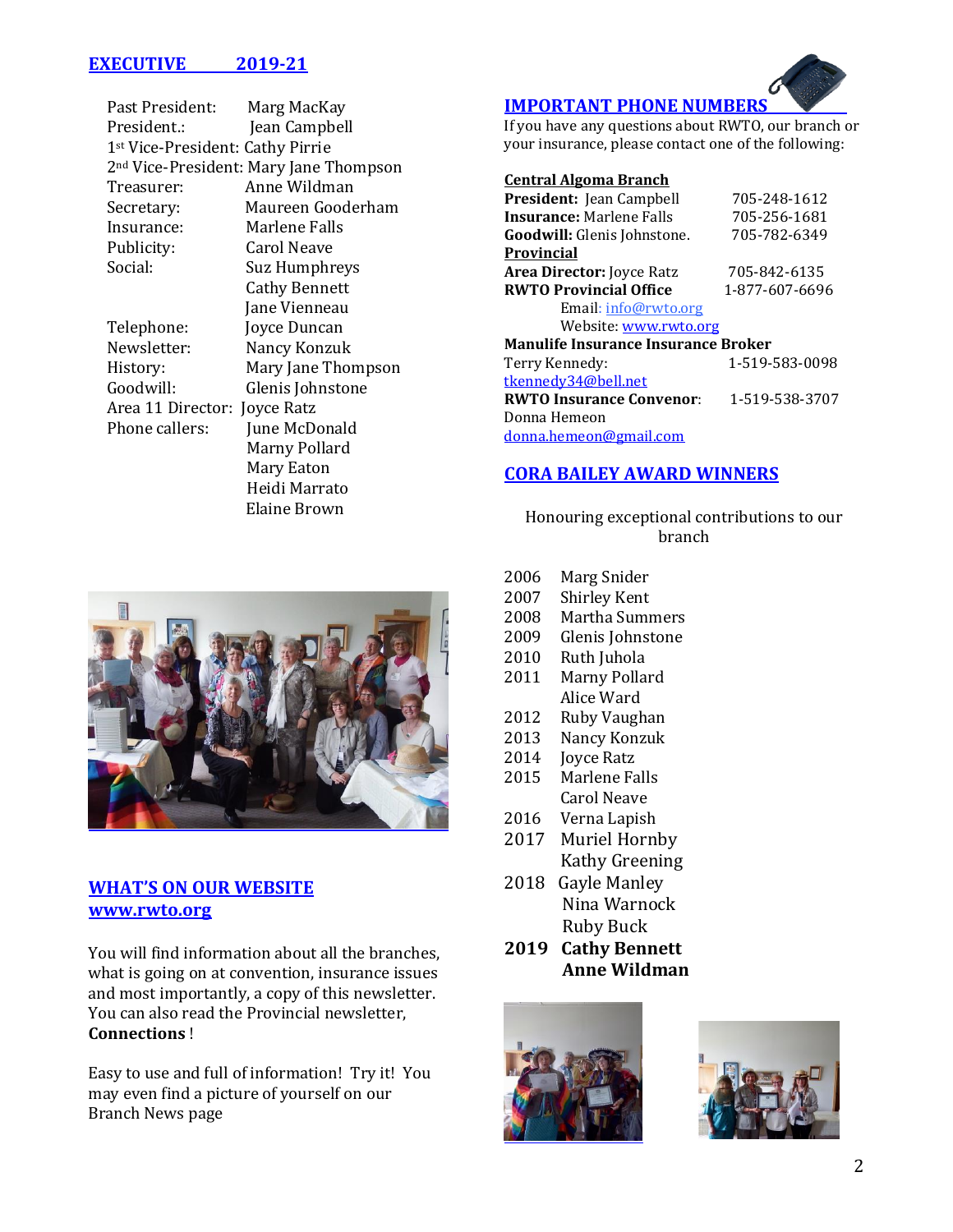#### **SHARING WITH OUR COMMUNITY**

\$500 scholarship CASS: Nick Purnis \$300 Book Board: Thessalon Library \$100 Book Board: Jean Campbell \$200 Literacy Award: Thessalon Public School \$400 Literacy Award: CASS \$300 Kristi Hartley Leadership Training

# **RWTO 63st ANNUAL CONVENTION St. Catherines, Ontario June, 2019**

# *Roll Out the Barrel*

What a barrel of fun to go to St. Catherines in the Holiday Inn which they reserved mostly for us. Marg MacKay, Joyce Ratz, and I attended along with Sandy Fulcher from the Sault Branch. Sandy and I traveled together leaving Sunday to arrive in Sarnia. Then Monday we arrived in St. Catherines to be the first guests to be photographed. See us on RWTO/OERO soon.



The next day was an Insurance Workshop for the Northern branches. Terry Kennedy gave a scintillating power point presentation about insurance. For example, 1. Put the Plan number at

the top of each page on your application sheet for insurance,

2. Rental of special equipment offsets benefits up to \$200 per year

3. Travel insurance is available as well. Call Terry and /or me if interested in more information.

Later in the day, I went to the Tuesday workshop on "Yoga in a Chair" and Marg went to the Laughing workshop. LOL. Tuesday 's supper was delicious.

Wednesday was the Annual General meeting time. The resolutions were presented and passed. They were mostly housekeeping items. After, I went on a wine tour with our area director Joyce Ratz as tour director filling in as needed. She did an awesome job. The Wednesday dinner was scrumptious. The Board and Head table were gracefully piped in by a bagpiper. Here is where we were awarded a

\$200 Barbara Bain Award for having 4 new members join. Barbara Bain herself attended.



Thursday was the memorial service for members who have passed away. It was fitting that Marg MacKay was playing the violin with another violinist and

a piano player during this service. The AGM was finished early so we socialized with other RWTO members till the lunch. There were many (19) "Over 90" members for lunch. All was enjoyable. Plan to attend a convention sometime.

Submitted by Marlene Falls

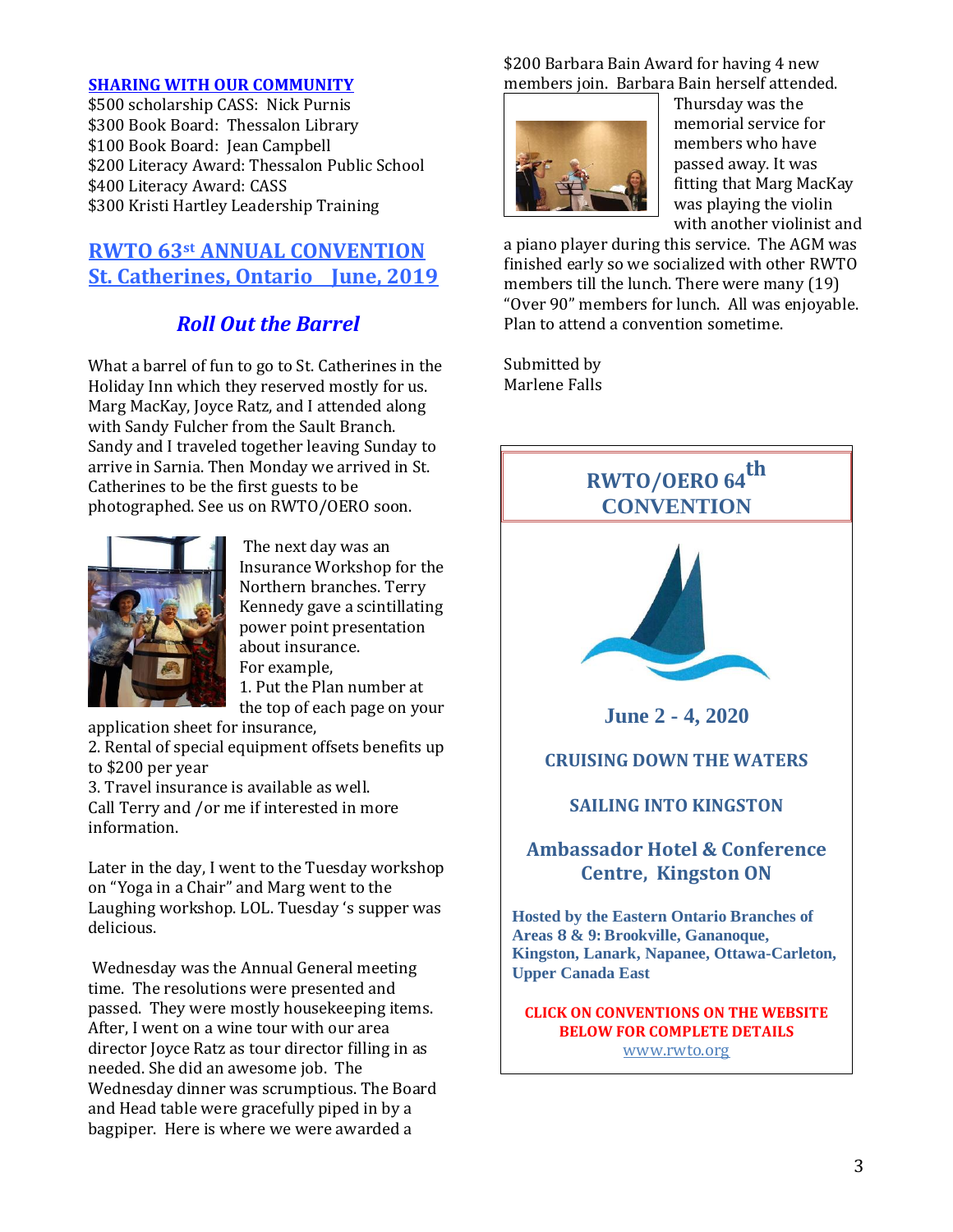### **INSURANCE MATTERS**

Good News: An open window for joining the Manulife Home and Hospital insurance begins Sept. 15-Nov.15, 2019. No medical is required.

An insurance power point presentation will be held in the afternoon of the joint meeting at the Sault branch in Sault Ste Marie.

If interested, check out the insurance section at RWTO/OERO.org. Terry did an excellent presentation at the Northern Insurance breakfast meeting.

Submitted by Marlene Falls

#### **GOODWILL CONVENOR**

As I am new to the post of Goodwill Convenor, I would appreciate the help of all members to keep me up to date about the people who need a card. I will try to read my emails daily so I will not get too behind in responding to any messages sent. I would like to thank Carol Neave for donating her lovely cards so the ones I can send out will be a work of art.

Submitted by Glenis Johnstone [Johnstone.glenis@gmail.,com](mailto:Johnstone.glenis@gmail.,com) 705-782-6349

#### **ARCHIVE AND HISTORY CONVENOR**

I stopped by the museum in Bruce Mines and the workers there have confirmed the fact that by the fall the binders and historical material for RWTO will be transferred to the Mariners Cove in Bruce Mines. All members are welcome to visit this site throughout the year and reminisce and study the history of the RWTO. This will be more convenient because usually the museum is closed in the winter. If you have any pictures or biographies, please email them to me and they will be added to the collection.

Submitted by Mary Jane Thompson 705-842-2101 [Mjthompson.thessalon@gmail.com](mailto:Mjthompson.thessalon@gmail.com) *To my friends from the Central Algoma Retired Women Teachers: I would like to thank all of you for your thoughts and prayers as Mike and I went on his journey. Although the result wasn't what we had hoped for, the support of our friends made the journey easier. Thank you.*

*Kathy Greening*

#### **INTEREST GROUPS**

#### **CATS (Caregiver and Teacher Support) Carol Neave 705-575-8383 [gcneave@live.ca](mailto:gcneave@live.ca)**

CATS meet the 4th Wednesday of every month at 10 a.m., usually at a member's home.

Some of our retired women teachers are "elder elders" and the CATS group may offer volunteer visiting time at seniors' retirement homes, or provide rides to doctors' appointments or other outings. Others of our members are caring for relatives or friends who have dementia, physical disabilities, etc. It is exhausting and stressful to be a Caregiver. The CATS try to offer a safe, confidential, and caring environment where members may share their stories and vent as required, hopefully providing them with support also. For those who always intended to assist seniors, this group gets you motivated to do just that. Or if you are a Caregiver, you will receive encouragement and support.

The first meeting will take place Wednesday, September 25 at 10 a.m. at Carol Neave's home.

**Craft Group Joyce Ratz** 

 **705-842-6135 [ratzdj@gmail.com](mailto:ratzdj@gmail.com)**

The "Crafty Group" meets on the last Thursday of each month at 1:30 p.m. (except December, June, July and August) We work on our own personal crafts at a different volunteer's home each month! We enjoy pleasant chatter, help from others, beverages and treats as well as accomplishing our craftwork. We plan a special lesson, agreed upon by the group for one of our meetings. Our first meeting is on September  $26<sup>th</sup>$  at the Sowerby Hall. (Hwy 17 - turn left at Basswood Lake Rd - white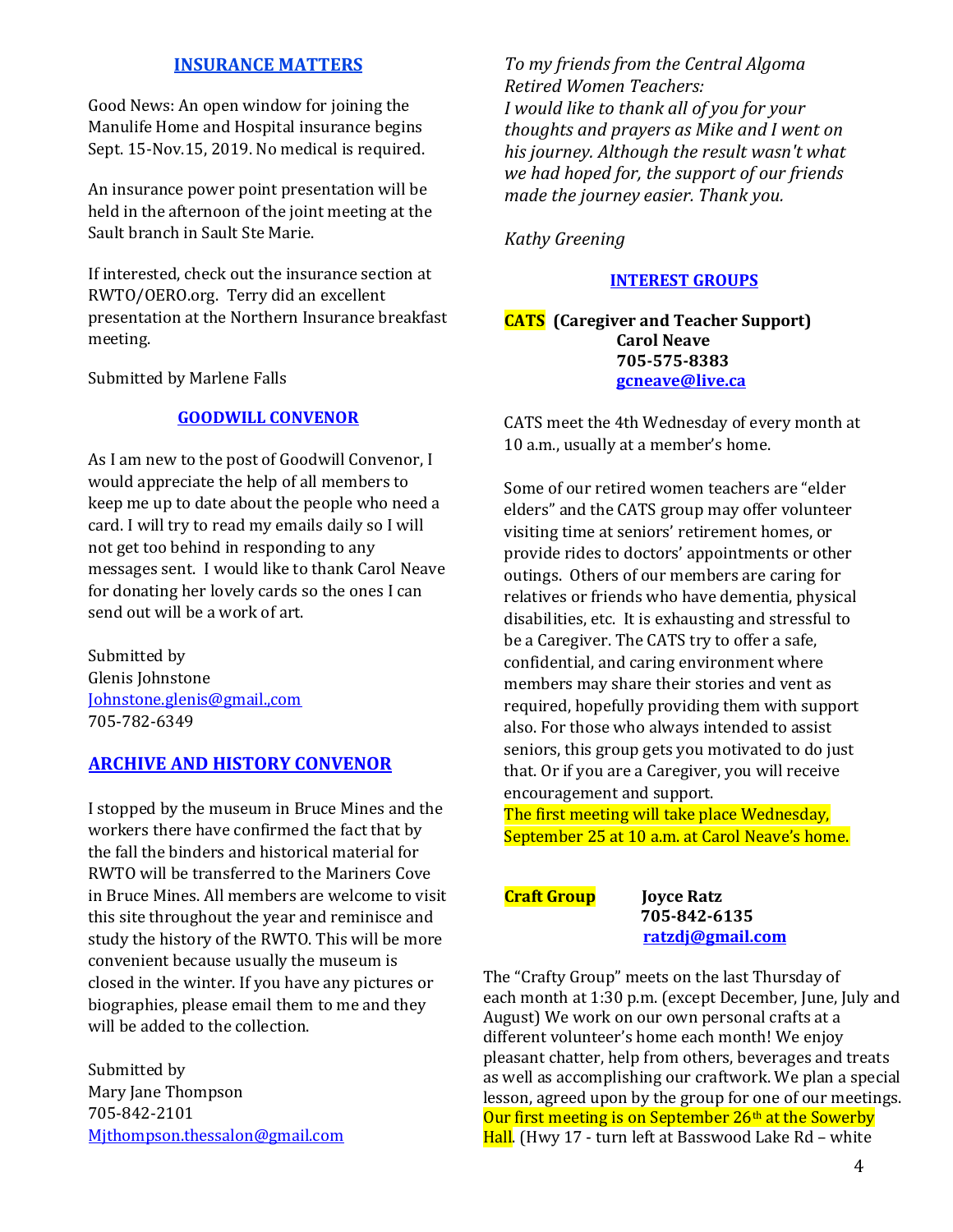building on right, one block North!) We will plan our meeting venues then.

**We welcome all new members to join us!**

#### **Games Group #1 Connie Bennett 705-785-3508 [conniebennett44@hotmail.com](mailto:conniebennett44@hotmail.com)**

Our group met ten times over this year despite snow storms, flooding and other weather situations. We are a courageous group of nine members. Some of us are often off on excursions but even with only a few in attendance we manage to have rousing competitions and lots of fun. One of our members received the Cora Bailey Award this year and the Games Group got together and presented a little skit based on the game "Mexican Train", one of her favourites.



We meet the first Tuesday of the month and at our June get-together we set the dates and decided on the host for each month. We also discussed the possibility of a get together with Games Group #2. This might be in April and will be further discussed their coordinator.

#### **Games Group #2 Marlene Falls 705-256-1681 [marfal@sympatico.ca](mailto:marfal@sympatico.ca)**

Our group started out with 6 members. We met 4 times this past year.

Our first meeting will be on Sept. 10 at 1:30 p.m. at Marlene Falls' home on 88 Broadview Drive. Give Marlene a call after September 4 if you are

interested in joining. See you then.

**Book Club Linda Prodan 705-575-1519 [lmprodan@hotmail.com](mailto:lmprodan@hotmail.com)**

The Book Club meets the third Monday of the month from September to June at 1:30 p.m. Some members invite us to hold meetings in their homes or some host meetings at libraries or other facilities. We have a large and active group, with many lively discussions. At our meetings, we discuss the most recent book and then socialize over coffee, tea and goodies. The first meeting will be Monday, September 16 at 1:30 upstairs at Romes. At this inaugural meeting we will be deciding on the books for the year, the dates we will meet and the hostess for each month. New members are always welcome.

### **Theme Dinner Group Carol Neave 705-575-8383 [gcneave@live.ca](mailto:gcneave@live.ca)**

Our theme Dinner Group meets 4 times a year, twice before Christmas and twice after the snowbirds return when winter is over. We attempt to have varied and interesting menus by setting a theme for each dinner. The group members decide the theme, date and location and determine who will organize and host each one. Some prefer to host in their homes while others will reserve a local hall and the cost, usually minimal, is divided among the group. These dinners are participatory potlucks and you make what you want in the context of the **theme**.

Responsibilities of the Host and usually Co-Host (Partnering is more fun and less work) 1. Arrange for a hall if necessary well ahead of time.

2. Set the time and email group members (call if member does not use a computer) 2 weeks ahead of the date to remind folks what the Theme is, ask them to RSVP, and let you know what dish they will be bringing.

3. Three or four days before the event, send out another email notifying **how many** will be attending, what dishes will be coming, and whether there will be any hall costs.

4. On the day of the dinner, set up tables, chairs and decorate as you wish.